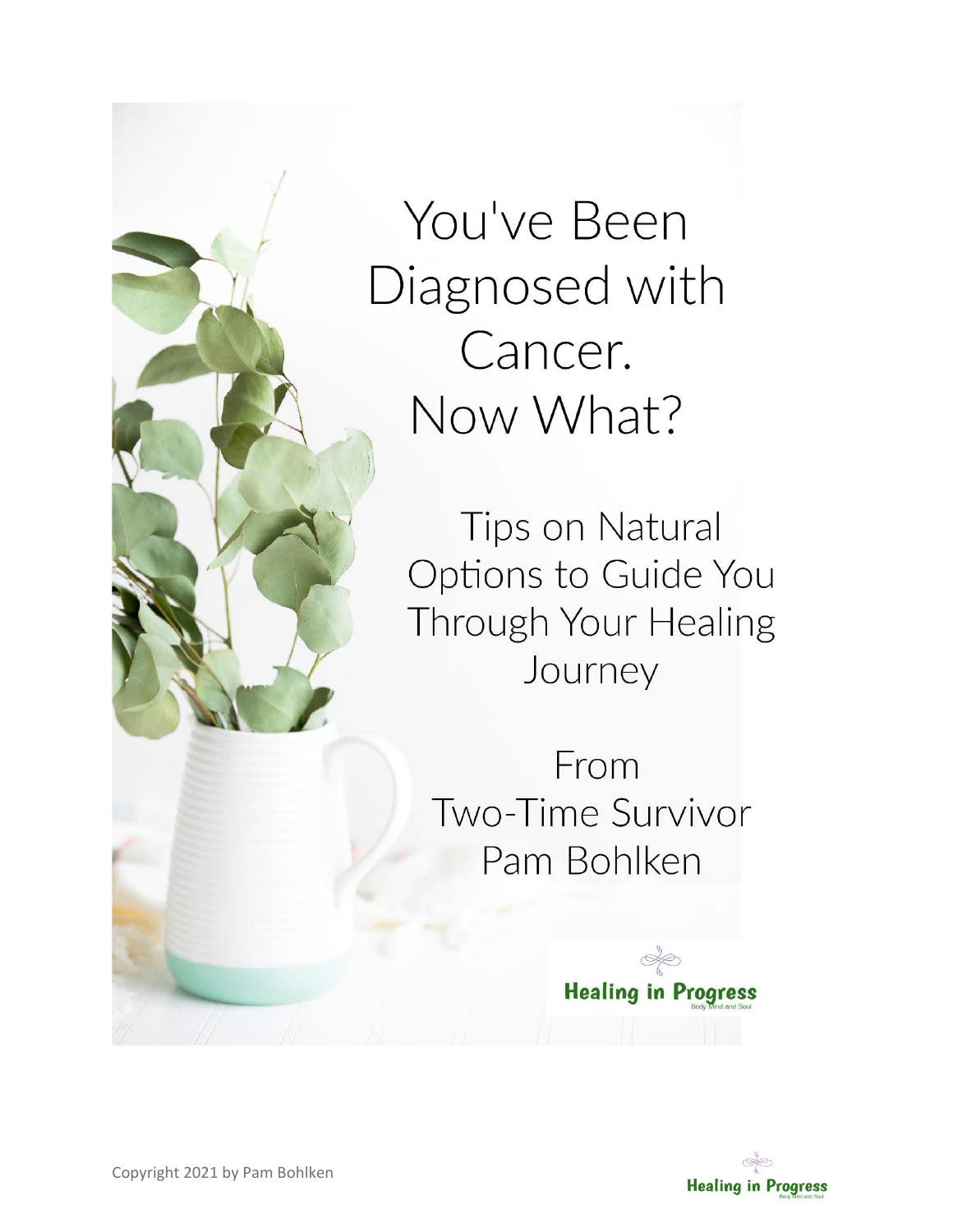

# **Healing in Progress Body Mind and Soul**

So, you've been diagnosed with cancer. Now what? I've been there twice so I know what you are feeling. Doctors will want to push you into tests, surgery and treatments. In some cases, this is necessary, but in most cases, you have time to look at your options. You have western medicine using traditional treatments and you have holistic medicine using natural options. Many times, a holistic approach enhances the western medicine treatments, so they can work side by side. I'm not a doctor. The choices you make are yours and yours alone. This document is just a layout of some holistic ideas to think about that I didn't know about when I first started this journey. I'm offering some tips I've experienced and researched after the fact. As with anything, take what feels good for you and leave the rest. Now let's work on healing your Body, Mind and Soul.

First step: Don't panic. Not all cancers are the same. Some are easier to reverse than others.

Second: These are just suggestions or things to think about. If you've never been exposed to cancer, you don't have a clue where to start. I would start with your diet.

# Body

#### Diet

Switch to a vegetarian diet – for now at least

Get as many fruits and vegetables in as possible.

Some of the better options are – Asparagus, Broccoli, and Brussel Sprouts. Steam the veggies. Louise Hay cured her cancer by making asparagus shots from steamed asparagus and putting them through her blender. She had several a day.

broccoli sprouts

Reishi tea and Essiac Tea – found to reduce tumors

Foods to avoid - sugar, alcohol, gluten, dairy, eggs, soy, canola oil,

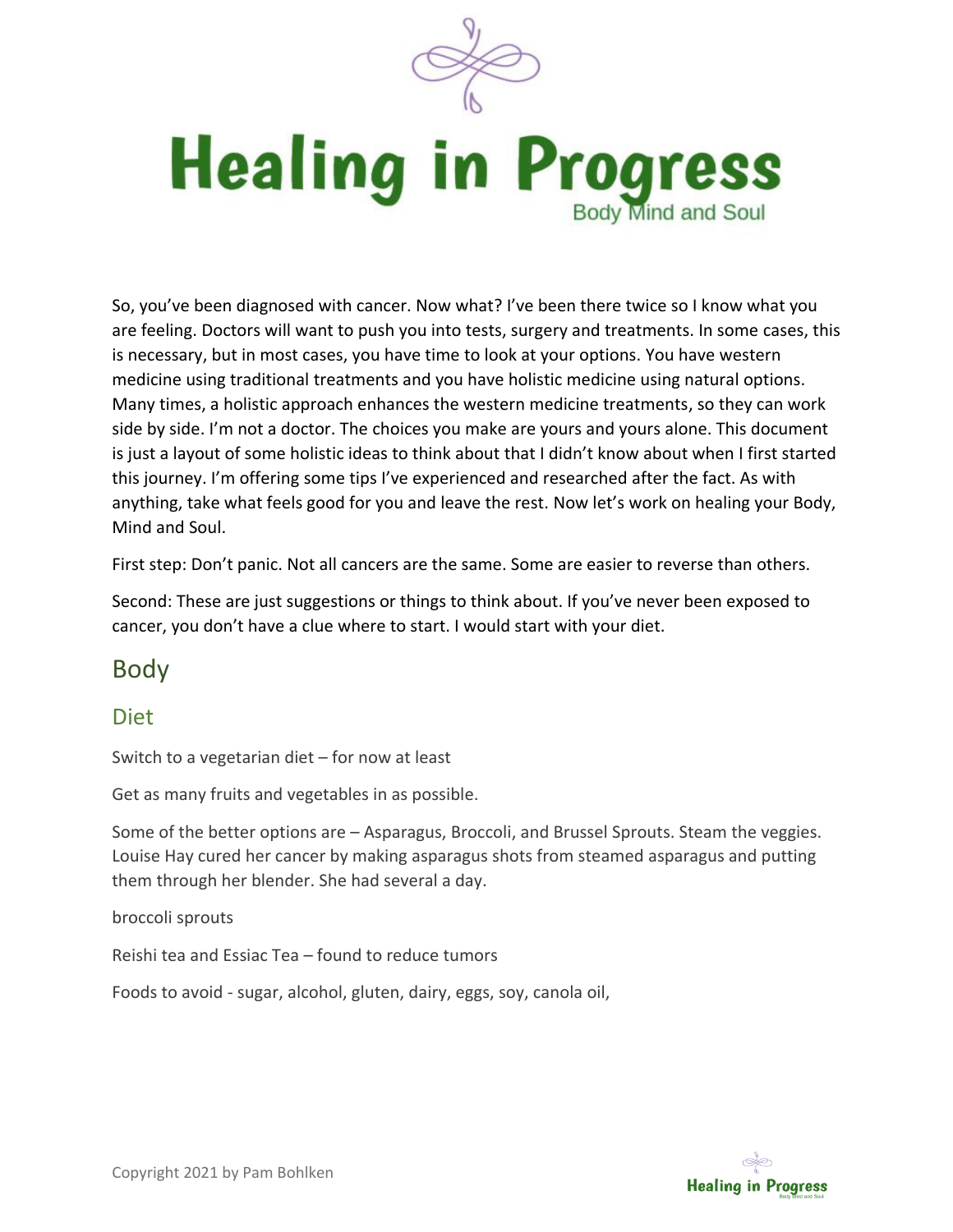### **Treatments**

High doses of Vitamin C – research for a local venue for IV treatments

Infrared Sauna – you want to raise the temperature of your internal body – research where one is available near you. Most likely you will find one at a local spa.

Energy Healing such as Reiki or Vibrational Sound Therapy. This helps to get the chi/energy flowing where it is needed in the body plus it helps you to relax. Reducing stress is huge in your healing journey.

Shamanic Journeys. This process helps you to relax but also uses visualization to help you heal.

# Mind

Mindset - Release of old belief patters using

- hypnosis
- talk therapy
- QNRT Quantum Neuro Reset Therapy

Studies show that our bodies hold on to past resentments and anger. These can even be inherited from our parents or grandparents. If these beliefs aren't cleared, they can cause physical or emotional dis-ease in the body. I've used both hypnosis and QNRT.

# Soul

Meditation – YouTube is a great resource to find guided meditations or just music to relax to.

Positive Affirmations such as "I have an amazing healthy body" "my body is designed to heal itself" "I love my body" "Today I radiate health, happiness, prosperity and peace of mind"

#### Visualization –

- picture yourself one year, five years, ten, and twenty years down the road living the perfect life in your perfectly healthy body.
- Picture a healing vortex flowing through your body clearing away anything that doesn't belong there and sending it into the earth to be recycled back into healthy energy.

Music – create a play list of your favorite uplifting music and listen often and dance when you can.

Spend time outdoors – even if it's just a few minutes a day, stand outside, feel the breeze, feel the sun on your face, breathe it in. Be grateful for the blessings in your life.

Yoga – Most western treatments can be harsh on the body. Yoga is soothing and loving to your body. Embrace the stretch, be thankful for whatever movement you are able to perform.